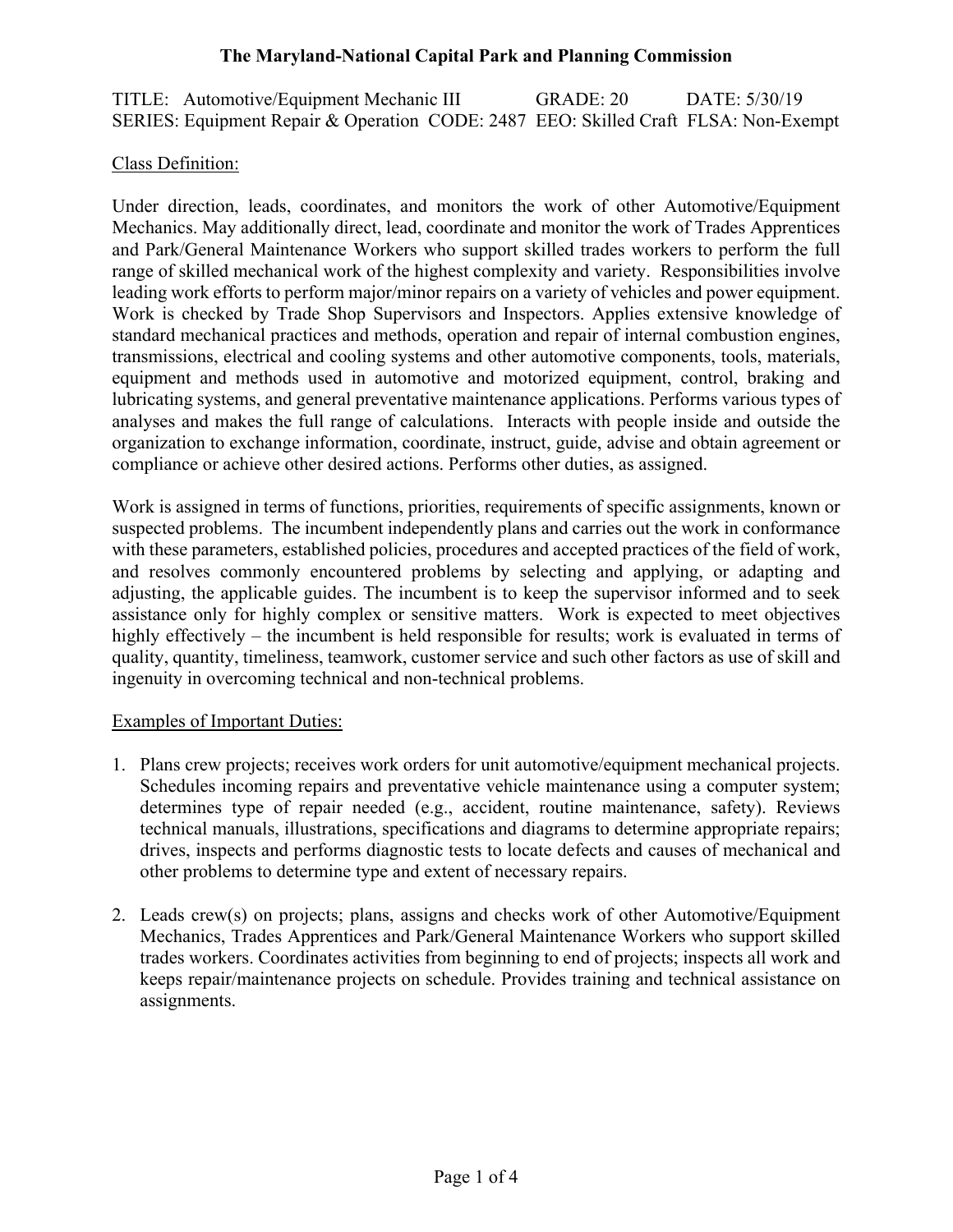TITLE: Automotive/Equipment Mechanic III GRADE: 20 DATE: 5/30/19 SERIES: Equipment Repair & Operation CODE: 2487 EEO: Skilled Craft FLSA: Non-Exempt

- 3. Performs difficult mechanical repairs and specialized assignments involving rebuilding, replacing and servicing cars, trucks, tractors, backhoes, bulldozers, front-end loaders, road graders, transmissions, engines, axles, hydraulic and pneumatic systems; re-wire and repair electrical, electronic and computer utility systems. Rebuilds and replaces brakes, lights, horns, belts, hoses, shock absorbers, ball joints, tie rods, muffler, fuel pumps, and other parts.
- 4. Performs as primary evaluator and provide guidance for assigned personnel; assists Trade Shop Supervisors with performance evaluations, personnel forms and documents as prescribed by regulations and enforce Commission rules, regulations, and policies. Manages shop projects in absence of Trade Shop Supervisor.
- 5. Prepares and reviews informal bid proposals; prepares material requisitions and estimates of tools, equipment, supplies and materials required to complete assignments and records expenditures.
- 6. Coordinates regular preventive maintenance inspections on cars, trucks, mowers, tractors, golf carts and other vehicles; may conduct minor maintenance or repairs such as change oil, filters, and fluids. Lubricates moving parts; replaces or charges batteries. Inflates, balances, changes, and rotates tires; adjusts brakes and clutches and tunes engines.
- 7. May coordinate emissions inspections and testing for assigned vehicles and repair vehicle emissions systems.
- 8. Completes required administrative paperwork and recordkeeping; maintains electronic repair records information system. Maintains crew and project schedules and records of materials used, tasks completed, accidents and injuries; records and updates electronic database with vehicle maintenance data and other work assignments.
- 9. Assigns and maintains inventory of power equipment, tools, safety equipment and vehicles assigned to crew. Obtains quotes, make purchases and check invoices to ensure materials are received and delivered.
- 10. Drives motor vehicles to carry workers and haul tools, equipment, materials and supplies; loads and unloads tools, equipment, supplies and materials. Set ups tools and equipment; tows vehicles and equipment to garage for repairs. Test drives vehicles and equipment to identify problems and after repair.
- 11. Utilizes personal protection equipment such as respirator, foot and eye protection while performing duties; performs critical Americans with Disabilities Act (ADA) compliance work to remove barriers. Provides instruction on proper use and safety measures; ensures safe and efficient work practices are followed. Checks work site for potential hazards; applies safe and effective methods of machine operation, maintenance and storage.
- 12. Monitors fuel sites to ensure regulatory compliance and check fueling systems; fills fuel tank during deliveries.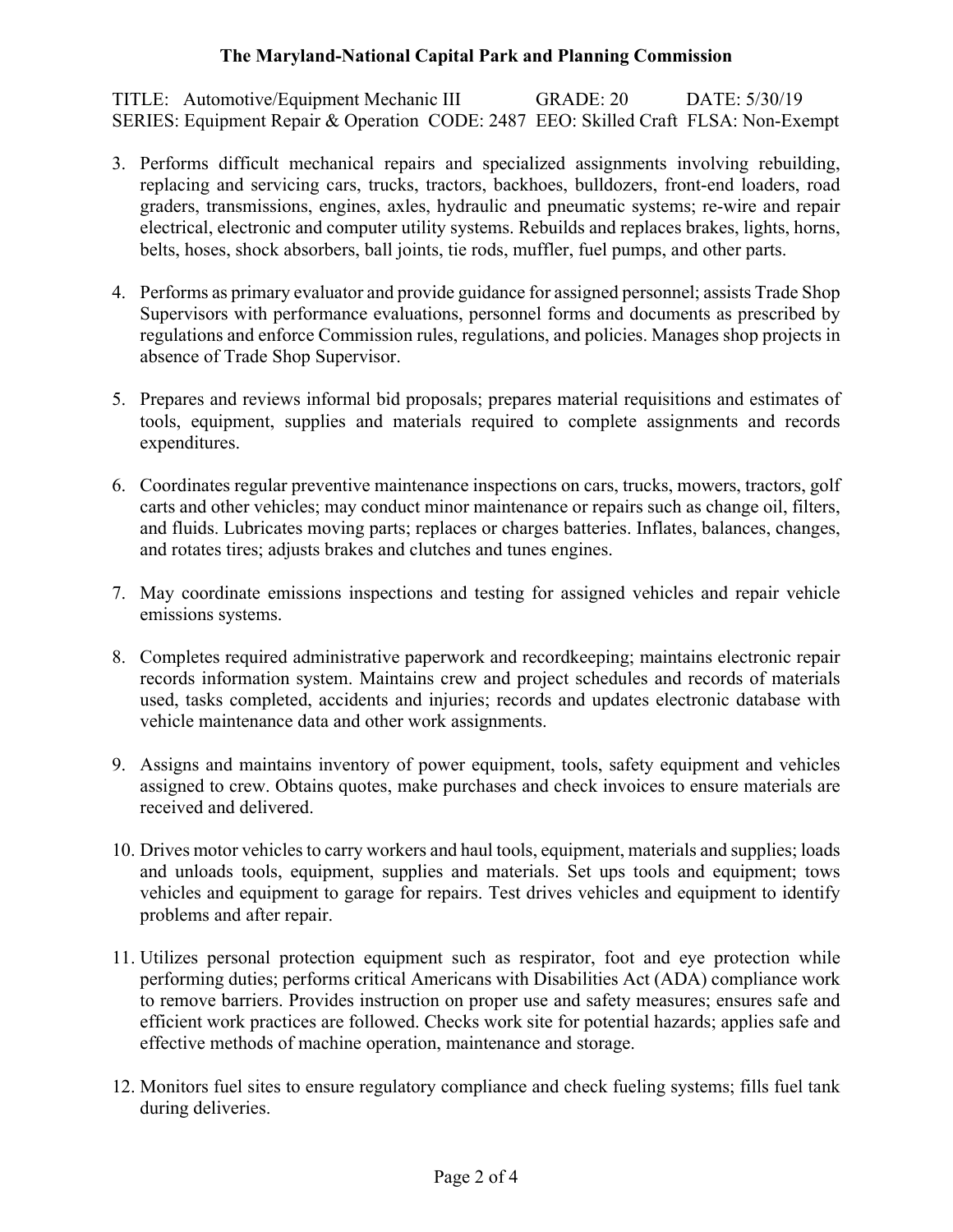TITLE: Automotive/Equipment Mechanic III GRADE: 20 DATE: 5/30/19 SERIES: Equipment Repair & Operation CODE: 2487 EEO: Skilled Craft FLSA: Non-Exempt

- 13. Provides on-call emergency repair services to park rides; maintains snow plow equipment during storm events to minimize down time. Provides road side rescue and towing services.
- 14. Identifies and complies with unique regulatory (Department of Transportation) or manufacturer specifications.
- 15. Attends training to increase knowledge, awareness and safety.

Important Worker Characteristics:

- A. Extensive knowledge of: (1) standard mechanical practices and methods; (2) operation and repair of internal combustion engines, transmissions, electrical and cooling systems and other automotive components; (3) tools, materials, equipment and methods used in automotive and motorized equipment; (4) control, braking and lubricating systems; (5) Maryland Occupational Safety and Health (MOSH) and Occupational Safety and Health Administration (OSHA), and fire codes; (6) Commission policies and procedures\*; (7) general preventative maintenance applications; (8) hazardous materials; and (9) safe work practices.
- B. Skill in operation of: (1) hand and power tools used to diagnose and address a wide variety of vehicle/equipment problems; (2) mechanical equipment; (3) emissions analyzer\*; (4) diagnostic software (scan tools) and electronic diagnostic test equipment\*; (5) heavy equipment; (6) welding equipment\*; (7) motor vehicles; (8) personal computer and related software\*; and (9) vehicle recovery equipment.

*\*Typically acquired or fully developed primarily after employment in this job class.*

- C. Ability to: (1) calculate fractions, decimals, and percentages; (2) complete work orders and other work-related paperwork; (3) inspect equipment to locate and diagnose malfunctions; (4) recognize mechanical problems by sight and sound; (5) keep basic records; (6) lead skilled mechanical work with minimum supervision; (7) provide all needed maintenance and repair during snow operations; and (8) obtain cardiopulmonary resuscitation (CPR) and first aid certifications.
- D. Skill in problem solving to select, organize and logically process relevant information (verbal, numerical or abstract) to solve a problem. Examples include understanding and applying principles to solve practical problems; performing difficult mechanical repairs and specialized assignments involving rebuilding, replacing and servicing cars, trucks, tractors, backhoes, bulldozers, front-end loaders, road graders, transmissions, engines, axles, hydraulic and pneumatic systems.
- E. Skill in communication to understand verbal and written information (including facts, descriptions and ideas) and to express such information verbally so that others will understand. Examples include reading and understanding manuals, schematics, sketches, and drawings.